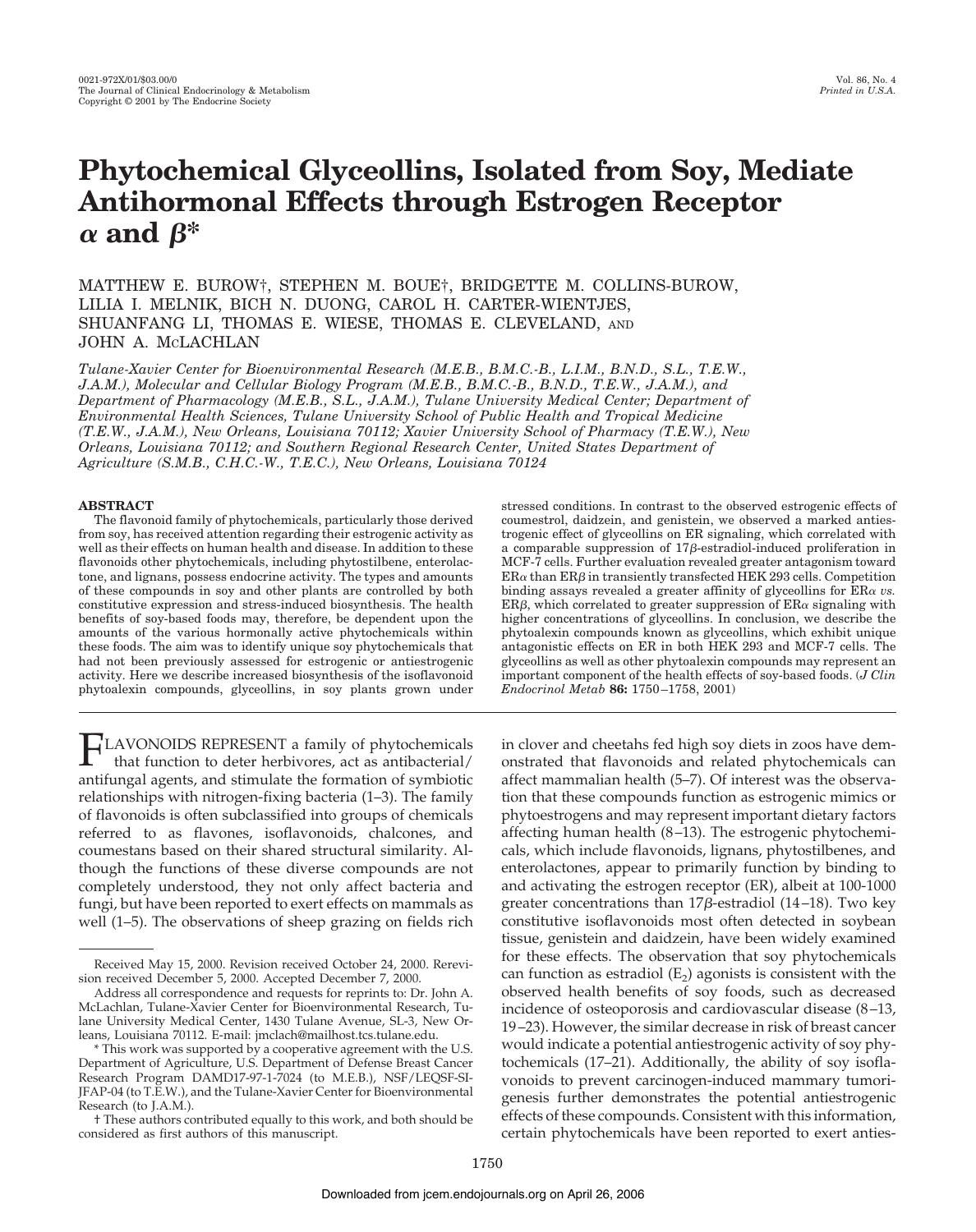trogenic effects at higher concentrations (17, 18). These studies, however, were not exclusive to soy-derived isoflavonoids, suggesting that many flavonoids may function as both ER agonists and antagonists in a dose- and cell typespecific manner. The recent identification of a second estrogen receptor  $\beta$  (ER $\beta$ ) with different affinity for and *trans*activation by phytoestrogens represents another mechanism by which flavonoids may function to regulate estrogen signaling (24–26).

The suggestion that the high isoflavonoid content of soy may function to prevent cancer and disease is bolstered by the observation that the predominant isoflavonoids found in soy, genistein and daidzein, can affect estrogen signaling and prevent cancer in animal models. However, genistein and daidzein represent only two compounds in the complex flavonoid biosynthetic pathway, as shown in Fig. 1A, and the amount and type of isoflavonoid present in soy can be readily altered in response to external stimuli. The recent demonstration that the soy isoflavonoid glycitein can function as an estrogen illustrates that other isoflavonoids must be considered in relation to the health effects of soy products (27). Additionally, environmental factors and growth conditions can alter the biosynthesis leading to the production of numerous flavonoids that have not been characterized for their effects in mammalian systems (28–30).

Phytoalexins constitute a chemically heterogeneous group of substances belonging to the various subclassifications of flavonoids mentioned above. Phytoalexins are low molecular weight antimicrobial compounds that are synthesized *de novo* and accumulate in plants as a stress response (4, 31). The phytoalexins are generally lipophilic compounds that are products of a plant's secondary metabolism and often accumulate at infection sites at concentrations that inhibit fungal and bacterial growth (4, 31). Countless stress factors or physical stimuli induce phytoalexin accumulation, including freezing, UV light exposure, and exposure to microorganisms. In addition, compounds referred to as elicitors, either abiotic or biotic, can stimulate the biosynthesis of phytoalexins (4, 28–29, 31–36). Given that the biosynthesis of isoflavonoids, particularly phytoalexins, can be regulated by external factors, the type and amount of hormonally active phytochemicals may vary from source to source. Additionally, the environmentally induced biosynthesis of unique isoflavonoids of undefined hormonal activity may represent an important component of both the beneficial and/or detrimental effects of these compounds on human health.



FIG. 1. Flavonoid pathway showing the biosynthetic route from phenylalanine to coumestrol, genistein, daidzein, and the conjugated forms, daidzin, genistin, MGD, and MGG. Also detailed is the biosynthetic pathway from daidzein to glyceollins I–III.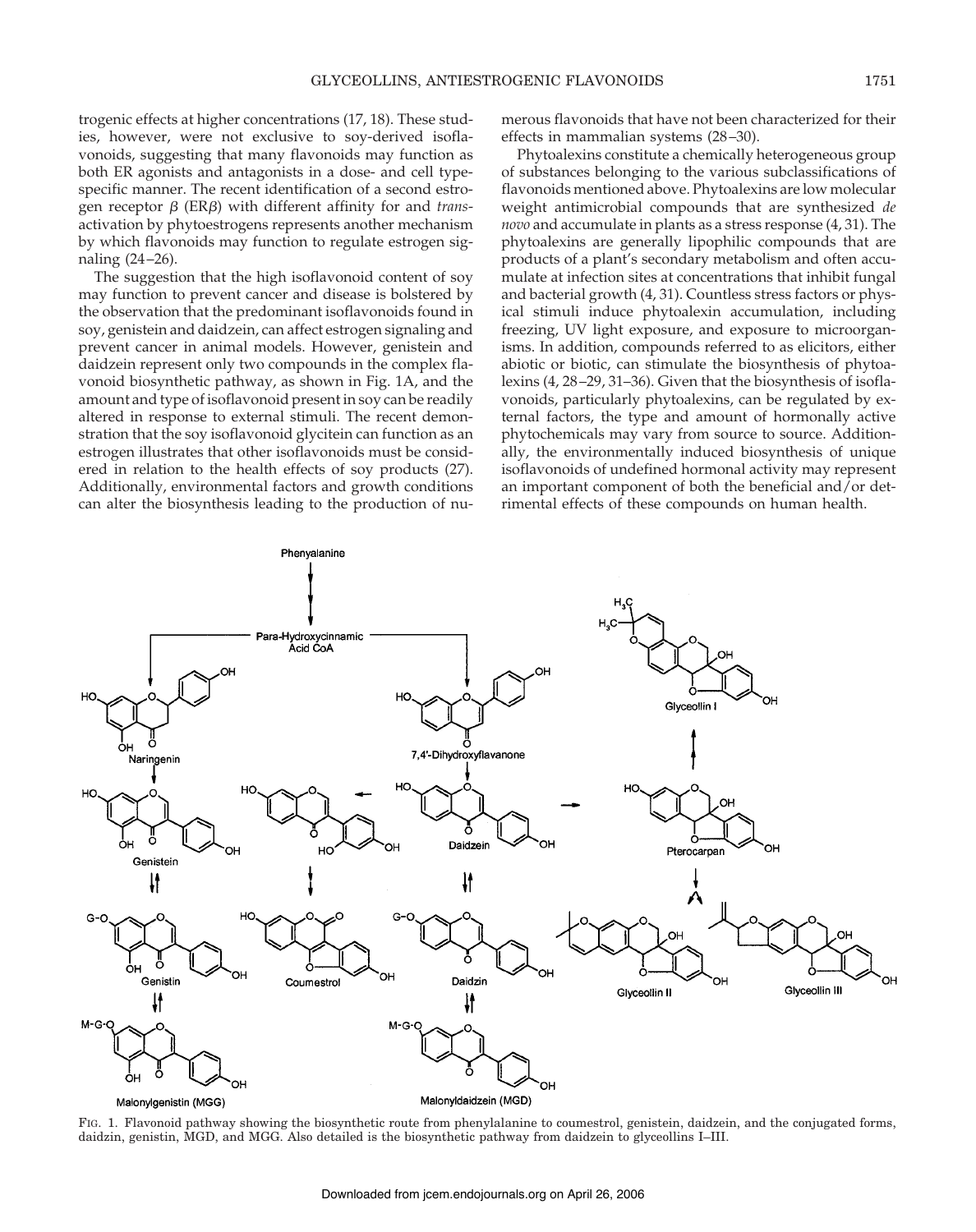The specific aim of this study was to identify unique soy phytochemicals that have not been previously assessed for estrogenic or antiestrogenic activity and determine whether the altered biosynthesis of flavonoids represents a point of regulation of the hormonal activity of soy products. The present study describes induction of the soybean phytoalexins glyceollins I–III by the fungus *Aspergillus sojae*, a nontoxin-producing *Aspergillus* strain commonly used in the fermentation of soybeans to produce soy sauce and miso. The glyceollins represent a group of phytoalexins whose biosynthesis is increased in response to stress signals. The glyceollin isomers I–III have core structures similar to that of coumestrol and are derived from the precursor daidzein in the glyceollin pathway (see Fig. 1B). The ability of the glyceollins to regulate estrogen signaling was analyzed using the ER-positive MCF-7 human breast carcinoma cell line and ER-negative HEK 293 cells transfected with either  $ER\alpha$  or  $ER\beta$ . Although the glyceollins displayed only slight estrogenic activity, they did cause a dose-dependent suppression of 17β-estradiol-induced *trans*-activation and MCF-7 cell proliferation. The glyceollins also functioned to suppress estrogen activity through both  $ER\alpha$  and  $ER\beta$ , which correlated with binding to  $ER\alpha$  and  $ER\beta$ , respectively. Here we describe the isoflavonoid phytoalexins known as glyceollins I–III, which are synthesized in soy under stress conditions and exhibit a unique antagonistic effect on ER activity in a number of hormone-responsive systems.

# **Materials and Methods**

# *Chemicals and plasmids*

The isoflavonoids daidzein, genistein, and coumestrol were obtained from Indofine Chemical Co. (Somerville, NJ). 4-Hydroxytamoxifen was purchased from Sigma (St. Louis, MO). ICI 182,780 was provided by Dr. Alan Wakeling (Zeneca Pharmaceuticals, Macclesfield, UK). Glyceollins I, II, and III were isolated using a procedure developed in this laboratory. Soybean seeds (50 g) were sliced and inoculated with *Aspergillus sojae*. After 3 days isoflavonoids were extracted from the inoculated seeds with 80% ethanol. The glyceollins were isolated using preparative scale high pressure liquid chromatography (HPLC) and were confirmed by UVvisable spectrophotometry and electrospray mass spectrometry. A mixture of glyceollins I, II, and III in a ratio of 6:2:1 was isolated and used in subsequent analyses. The solvents acetonitrile (HPLC grade) and ethanol were purchased from Aldrich Chemical Co., Inc. (Metuchen, NJ). H2O treated with a Millipore Corp. system (Bedford, MA) was used during sample preparation procedures and HPLC analyses.

 $ER\beta$  complementary DNA (cDNA) was provided by Jan-Åke Gustafsson (Karolinska Institute, Stockholm, Sweden) in pBluescript.  $ER\alpha$  and  $ER\beta$  expression vectors were constructed by inserting the  $ER\alpha$ and ER $\beta$  cDNA, respectively, into pcDNA 3.1 vector (Invitrogen, San Diego, CA). ER $\alpha$  cDNA (2090 bp) was cleaved from plasmid (pBluescript) with *BamHI/EcoRI* and then ligated into the pcDNA3.1. ER $\beta$ cDNA (1460 bp) was cleaved from Plasmid (pBluescript) with *Hin*dIII/ *Bam*HI and then ligated into the pcDNA3.1. Each construct was verified by detailed restriction mapping.

#### *Soybean treatment and harvesting*

*A.sojae*(SRRC 1125) cultures were grown at 25 C in the dark on potato dextrose agar. After 5 days inoculum was prepared by harvesting conidia  $(3.\overline{4} \times 10^7/\text{mL})$  in 15 mL sterile distilled H<sub>2</sub>O. Buckshot 66 soybean was donated by Louisiana State University Agricultural Center (Baton Rouge, LA). Seeds from commercial soybean variety Buckshot 66 were surface-sterilized for 3 min in 70% ethanol, followed by a quick deionized  $H_2O$  rinse and two 2-min rinses in deionized  $H_2O$ . Seeds were presoaked in sterile deionized  $H_2O$  for 4–5 h before placement into treatment chambers (three seeds per chamber). Each chamber consisted of a petri dish (100  $\times$  15 mm, four compartments); each compartment was lined with two autoclaved filter papers (Whatman, Clifton, NJ) moistened with  $0.5$  mL distilled  $H_2O$ . One seed was placed into a single compartment then sliced in half longitudinally. *A.sojae* spore suspension (10  $\mu$ L) was applied to the cut surface of each seed. All chambers were stored at 25 C in the dark for 3 days, then transferred to  $-70$  C. Soy extracts were prepared from both *A. sojae*-inoculated and noninoculated 3-day-old seeds. Soy extracts were extracted from 5 g finely ground seeds in 8 mL ethanol and heated at 50 C for 1 h, cooled, then centrifuged at  $14,000 \times g$  for 10 min. Extracts were filtered through 0.45- $\mu$ m pore size sterile filter units (Gelman Sciences, Ann Arbor, MI). Stock solutions were prepared as follows. Two milliliters of each extract were evaporated to dryness and dissolved in dimethylsulfoxide at a concentration of 100 mg/mL.

#### *HPLC analyses of phytochemicals*

HPLC analyses were performed on a Waters 600E System Controller combined with a Waters UV-visable 486 detector (Waters Corp., Milford, MA). Soy isoflavonoids were extracted from cotyledons (0.3–0.6 g) and homogenized (Tekmar Tissumizer; Tekmar Co., Cincinnati, OH) in 1.5 mL 80% ethanol. Homogenate was heated at 50 C for 1 h, cooled, then centrifuged at 14,000  $\times g$  for 10 min, and the supernatant was run on HPLC. An aliquot (100  $\mu$ L) of supernatant was directly analyzed by HPLC. Isoflavonoids were monitored at a wavelength of 260 nm, but the glyceollins were monitored at 285 nm. Separations were carried out using a Multiring  $C_{18}$  (4.6  $\times$  250 mm; 5  $\mu$ m; Vydac, Hesperia, CA) reverse phase column. A guard column containing the same packing was used to protect the analytical column. Elution was carried out at a flow rate of  $1.0$  mL/min with the following solvent system: A = acetic acid/water (pH 3.0); B = acetonitrile; 0% B to 45% B in 17 min, then 45% B to 90% B in 10 min followed by holding at 90% B for 6 min. Retention times for the isoflavonoids were as follows: daidzin (13.4 min), genistin (15.0 min), malonyldaidzin (MGD; 15.3 min), malonylgenistin (MGG; 16.7 min), daidzein (17.8 min), genistein (20.1 min), coumestrol (20.7 min), glyceollin III (23.3 min), glyceollin II (23.6 min), and glyceollin I (23.7 min). Calibration curves with high linearity were constructed for each isoflavonoid using a series of diluted standards (daidzin and genistin were used for MGD and MGG, respectively). All HPLC analyses were run in triplicate unless otherwise stated.

#### *Cell culture*

MCF-7 cells and human embryonic kidney (HEK) 293 cells were cultured in 150-cm<sup>2</sup> culture flasks in DMEM supplemented with 10% FBS (Life Technologies, Inc., Gaithersburg, MD), basic minimum essential and MEM amino acids, *L*-glutamine, sodium pyruvate, and penicillin-streptomycin (diluted in the medium to a 1-fold concentration from either 100- or 50-fold stocks), and porcine insulin  $(10^{-8} \text{ mol/L})$ ; Sigma). The culture flasks were maintained in a cell incubator in a humidified atmosphere of 5%  $CO<sub>2</sub>$  and 95% air at 37 C. The MCF-7 cells used here (N variant) express predominantly  $ER\alpha$ , with weak expression of  $ER\beta$ , as previously described (36a).

#### *Luciferase assays*

As previously described (37, 38), MCF-7 cells were placed in phenol red-free DMEM supplemented with 5% dextran-coated charcoal-treated FBS (5% CS-FBS) for 48 h before plating. The cells were plated in 12-well plates at  $5 \times 10^5$  cells/well in the same medium and allowed to attach overnight. The next day the cells were transfected for 5 h in serum/ supplement-free DMEM with 1  $\mu$ g pGl2-ERE2X-TK-luciferase plasmid [containing two copies of the vitellogenin estrogen response element (ERE) linked to the luciferase gene; TK, tyrosine kinase] using  $3 \mu L$ Lipofectamine (Life Technologies, Inc.)/ $\mu$ g DNA. HEK 293 cells were plated in 12-well plates at 5  $\times$  10<sup>5</sup> cells/well in 5% CS-FBS, allowed to attach overnight, then transfected with 1  $\mu$ g pGl2-ERE2X-TK-luciferase plasmid and either 500 ng pcDNA3.1B-ER $\alpha$  or 10 ng pcDNA3.1B-ER $\beta$ . After 5 h the transfection medium was removed and replaced with phenol red-free DMEM supplemented with 5% CS-FBS containing vehicle, 17 $\beta$ -estradiol, phytochemical, or 17 $\beta$ -estradiol plus phytochemical and incubated at 37 C. After 18 h the medium was removed, and 200  $\mu$ L  $1 \times$  lysis buffer (Promega Corp., Madison, WI) were added per well and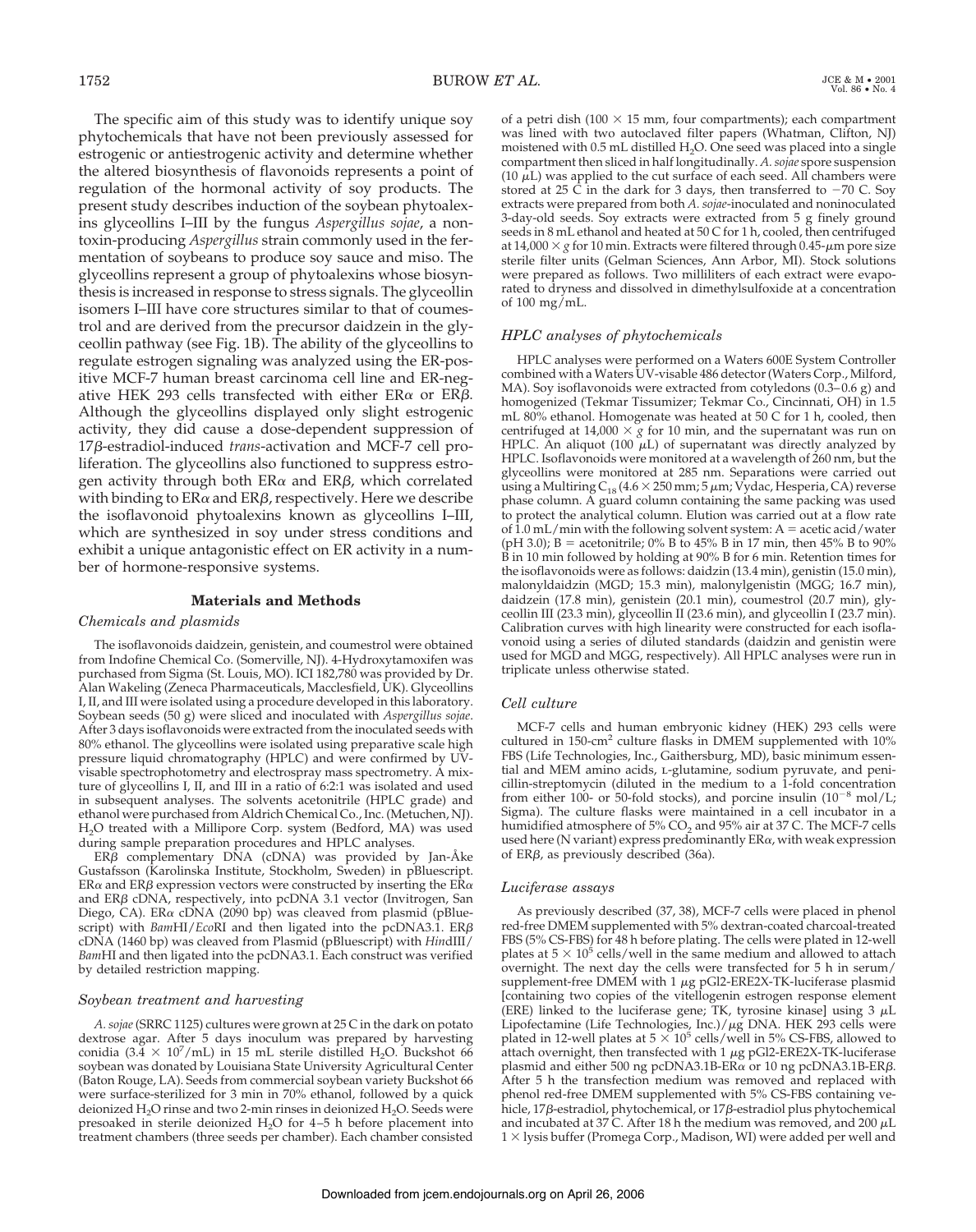incubated for 15 min at room temperature. The cell debris was then pelleted by centrifugation at 15,000  $\times$  *g* for 5 min. The cell extracts were normalized for protein concentration using reagent following the protocol supplied by the manufacturer (Bio-Rad Laboratories, Inc., Hercules, CA). Luciferase activity for the cell extracts were determined using luciferase substrate (Promega Corp.) in a Monolight 2010 luminometer (Analytical Luminescence Laboratory, Ann Arbor, MI).

## *MCF-7 cell proliferation assay*

The MCF-7 cell proliferation assay used is a modified version of published methods (39–41). MCF-7 cells were placed in phenol red-free DMEM supplemented with 10% 5% CS-FBS 7 days before plating. The cells were plated in 96-well plates at  $4.5 \times 10^3$  cells/well (~10% confluence) in 100  $\mu$ L of the same medium. After 24 h the cells were dosed with treatment medium at 100  $\mu$ L/well. Treatment medium consisted of 10% dextran-coated charcoal-FBS into which phytochemicals and controls in ethanol carrier were added (0.1% ethanol, vol/vol). The experimental cells were retreated with phytochemicals on day 4. Cell proliferation was measured on day 7 when positive control wells reached 90–100% confluence. Alamar Blue dye was added to the medium (10  $\mu$ L/well), and the plates were incubated for 3 h at 37 C with 5% CO2. Fluorescence was monitored at 560 nm excitation and 590 nm emission using a FluoroLite 1000 (Dynatech Corp., Chantilly, VA). Within proliferation assays, each dose was run in four wells. Reported data are the mean  $(\pm s_D)$  of three independent experiments.

# *ER*" *and ER*! *binding analysis*

The ER $\alpha$  and ER $\beta$  binding assays were performed using a modification of previously reported methods (42). A PanVera CoreHTS ER kit was used for both ER $\alpha$  and ER $\beta$  experiments. A 26-nmol/L ER $\alpha$  solution was added to a fluorescent estrogen (2 nmol/L Fluormone ES2; Panvera, Madison, WI) ligand to form an  $ES2/ER\alpha$  complex with high fluorescence polarization. Fifty microliters of the  $E\hat{S}2/ER\alpha$  complex were added to sample tubes containing  $50-\mu L$  serial dilutions of test phytochemicals and were mixed well by shaking. A control tube containing 50  $\mu$ L ES2 screening buffer and 50  $\mu$ L ES2/ER $\alpha$  complex was used as a negative control to determine the polarization value with no competitor present and represented  $0\%$  competition.  $E_2$  was used as a control on each plate. The tubes were incubated in the dark at room temperature (22 C) for 2 h. Polarization values were read using a Becon 2000 fluorescence polarization instrument (Panvera) at 485 nm excitation and 530 nm emission. Each data point in the proliferation assay was run in triplicate, and reported data are the mean  $(\pm s_D)$  of three experiments.

## **Results**

Changes in isoflavonoid levels in cotyledons inoculated with *A. sojae* were analyzed using HPLC. A representative HPLC profile comparison between noninoculated and inoculated soybean cotyledons with *A. sojae* is displayed in Fig. 2. Figure 2A displays the HPLC chromatogram obtained from noninoculated cotyledon tissue. The more prevalent constitutive isoflavonoids, daidzin, genistin, MGD, MGG, daidzein, and genistein, are present. The HPLC assay used in this study did not detect trace levels of glyceollin in the noninoculated soybean cotyledon tissue. Figure 2B displays the HPLC chromatogram obtained from *A. sojae*-inoculated cotyledon tissue. The induction of high concentrations (1117  $\mu$ g/g) of the glyceollin isomers I–III is clearly shown. This concentration of total glyceollin is relatively high compared with the concentrations of daidzein and genistein, and experiments conducted in our laboratory have indicated that glyceollin can represent up to 56% of the total isoflavonoid composition of the inoculated soybean cotyledon (see Table 1). Low levels of coumestrol were detected in inoculated soybean cotyledons (30  $\mu$ g/g).

The reported estrogenic effects of soy and soy foods are



FIG. 2. Elicitor-mediated alteration of the soybean isoflavonoid profile. HPLC comparison between noninoculated and inoculated soybean cotyledons. A, HPLC chromatogram of 3-day-old noninoculated cotyledons, showing constitutive isoflavonoids; B, HPLC chromatogram of 3-day-old cotyledons inoculated with *A. sojae*, detailing the induction of coumestrol and glyceollin isomers I, II, and III. The data represent steady state amounts of glyceollins I–III and coumestrol at or near their peak levels after 3 days at 260 nm.

primarily due to the soy isoflavonoids genistein, daidzein, and glycitein. These isoflavonoids as well as coumestrol and other flavonoids predominantly act as estrogenic chemicals, but also exhibit antiestrogenic activity in a dose-dependent manner (17, 18, 43). Therefore, both the specific type and amount of flavonoids present will determine the overall estrogenic activity. Based upon the observed differences in isoflavone profiles in normal *vs.* elicited soy, extracts were used to examine the overall estrogenic activity of soy under these two conditions. Using a estrogen-responsive reporter gene assay in MCF-7 human breast carcinoma cells we observed a difference in relative estrogenic activity between these two extracts (Fig. 3A). Although normal soy extract resulted in a maximal 94% estrogenic activity occurring at 100  $\mu$ g/mL, a maximal 69% activity was observed with treated soy extract (100  $\mu$ g/mL). Similar experiments were performed using elicited or normal soy extracts in combination with  $17\beta$ -estradiol treatment to assess antiestrogenic activity (Fig. 3B). Normal soy extract did not exhibit antiestrogenic activity at any concentration tested, with activity in combined treatments remaining at or above that with estro-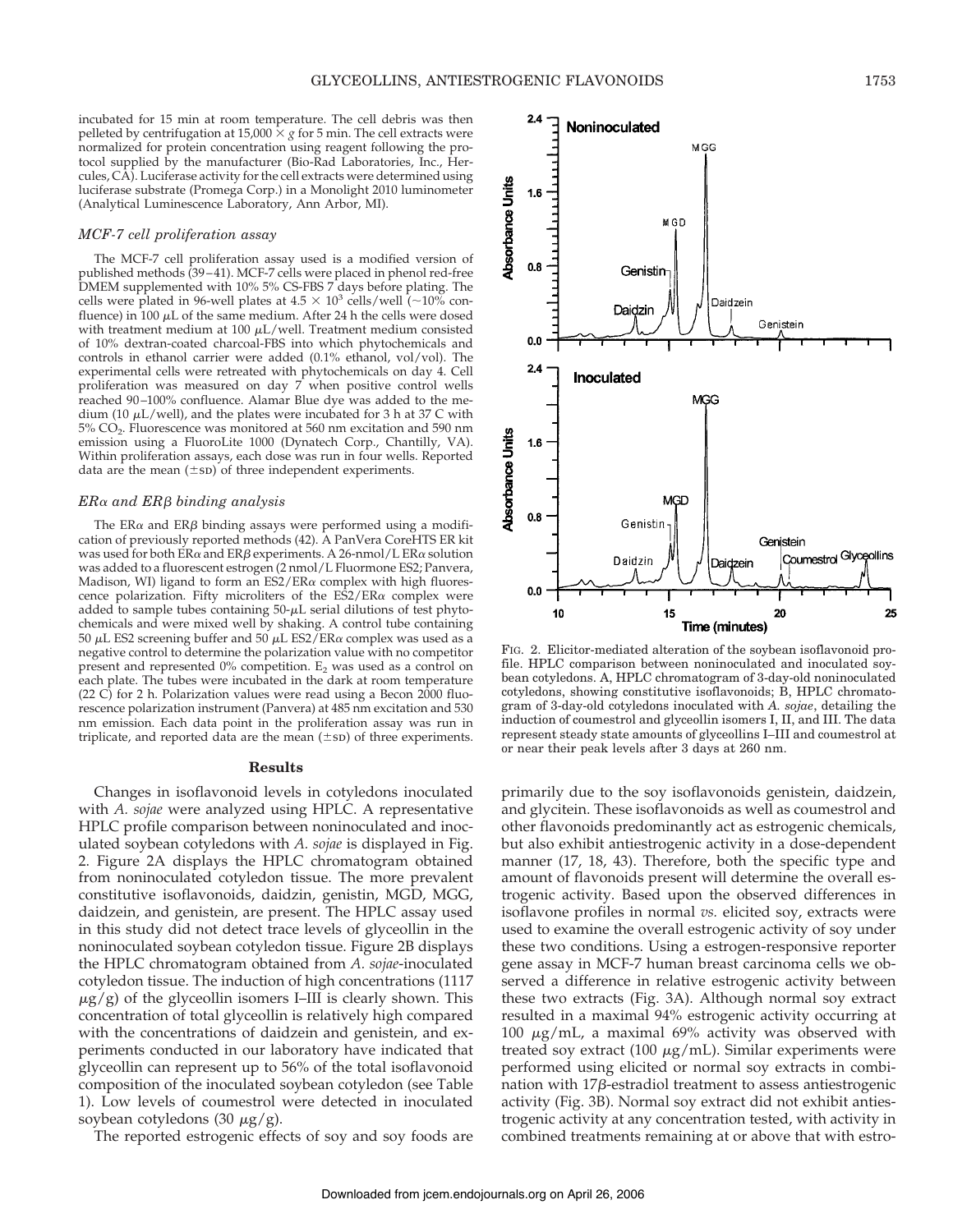|                                   | TABLE 1. Phytoestrogen composition of noninoculated and |  |
|-----------------------------------|---------------------------------------------------------|--|
| A. sojae-inoculated soybean seeds |                                                         |  |

| Phytoestrogen            | Noninoculated<br>soybean seed<br>$(\mu$ g/g dry wt) | A. sojae-inoculated<br>soybean seed<br>$(\mu$ g/g dry wt) |
|--------------------------|-----------------------------------------------------|-----------------------------------------------------------|
| Daidzein                 | $7 \pm 0.5$                                         | $37 \pm 10$                                               |
| Genistein                | $11 + 1$                                            | $20 \pm 7$                                                |
| Daidzin                  | $199 \pm 40$                                        | $93 \pm 6$                                                |
| Genistin                 | $249 \pm 15$                                        | $119 \pm 29$                                              |
| Malonyldaidzin           | $380 \pm 33$                                        | $239 \pm 43$                                              |
| Malonylgenistin          | $468 \pm 10$                                        | $344 \pm 33$                                              |
| Coumestrol               | N/D                                                 | $20 \pm 6$                                                |
| Glyceollins <sup>a</sup> | N/D                                                 | $1117 \pm 229$                                            |
|                          |                                                     |                                                           |

Results are the averages of triplicate experiments. N/D, Not detected. *<sup>a</sup>* Total of glyceollins I, II, and III.

gen alone (100%). In contrast, the elicited soy extract decreased estrogen's activity below 100% at concentrations of 1–100  $\mu$ g/mL, with a maximal decrease to 55% at 100  $\mu$ g/ mL. Therefore, the relative difference in isoflavone content between treated and untreated soy observed by HPLC analysis correlated with a decreased estrogenic profile in the treated soy extracts. Interestingly, this decreased estrogenic activity occurred despite increased levels of coumestrol, glyceollins I–III. Alone, coumestrol is a potent estrogenic compound, whereas glyceollins appear nonestrogenic (Fig. 4A). This suggested that the altered profile of flavonoids, particularly the presence of novel chemicals (*i.e.* glyceollins) might be responsible for the observed antiestrogenic effects of elicited soy. We next investigated the effects of isolated soy isoflavonoids on estrogenic signaling. Consistent with previous results, genistein, coumestrol, and daidzein demonstrated a dose-dependent activation of the estrogen response in MCF-7 cells (Fig. 4A), with coumestrol showing the greatest activity (90% at 100 nmol/L), followed by genistein (110% at 1  $\mu$ mol/L) and daidzein (150% at 10  $\mu$ mol/L). Treatment with the glyceollins from 10 nmol/L to  $25 \mu$ mol/L displayed only weak activity at 10 nmol/L equivalent to 25% of that of  $E_2$  (1 nmol/L; Fig. 4A). To determine whether the glyceollins acted as antiestrogens, MCF-7 cells were transfected with ERE-luciferase and treated with  $E<sub>2</sub>$  in addition to increasing concentrations of glyceollins (10 nmol/L to 25  $\mu$ mol/L). As shown in Fig. 4B**,** these assays revealed that despite the lack of agonistic activity, the glyceollins demonstrated antagonistic activity in MCF-7 cells between 1 and 25  $\mu$ mol/L concentrations. The antiestrogenic activity of glyceollins as observed in breast carcinoma cells was further evaluated using ER-positive Ishikawa human endometrial carcinoma cells. Although little or no agonistic activity was observed in these cells, glyceollins did display antagonistic activity, but at higher concentrations than observed in MCF-7 cells (data not shown).

The proliferation of MCF-7 cells is a well established biological response to  $17\beta$ -estradiol and a useful screening tool for compounds that may function as estrogen agonists (38– 40). Additionally,  $E_2$ -induced proliferation can be blocked by the addition of antiestrogenic compounds such as ICI 182,780 or tamoxifen. Here we demonstrate that estrogen alone is capable of stimulating MCF-7 cell proliferation  $(3.6 \pm 1.2$ fold), as measured using an Alamar Blue staining technique





FIG. 3. Estrogenic and antiestrogenic effects of normal *vs.* elicited soy extracts. MCF-7 cells were transfected with an ERE-Luc plasmid for 6 h, treated overnight, and harvested for luciferase activity. Cells were treated with increasing doses  $(1-100 \mu g/mL)$  of normal ( $\bullet$ ) or elicited  $\bullet$  soy extracts (A) or were treated with E<sub>2</sub> (1 nmol/L) in combination with normal  $\left( \bullet \right)$  or elicited  $\left( \bullet \right)$  soy extracts (B). Data are represented as the percent estrogenic activity as determined from 1 nmol/L  $E_2$  alone (100%)  $\pm$  SEM of three experiments.

(Fig 5). The addition of 100 nmol/L ICI 182,780 inhibited  $E_2$ -stimulated proliferation (data not shown), whereas treatment with 100 nmol/L ICI 182,780 alone maintained cell proliferation at levels similar to those after treatment with medium and carrier solvent alone  $(-5.2 \pm 1.3%)$ . The glyceollins alone showed a low level of estrogenic activity; however, at 10  $\mu$ mol/L the estrogenic activity increased to 62%. The dose-dependent addition of the glyceollins suppressed the  $E_2$ -stimulated proliferation (100%) to 71% and 30% at 10 and  $25 \mu \text{mol/L}$ , respectively. Interestingly, the glyceollins alone at 10  $\mu$ mol/L were capable of increasing proliferation to 62%. However, ICI 182,780 was unable to block this proliferation, suggesting that an alternate, non-ER-related signaling pathway was involved.

There has been significant recent interest in the newly identified ER $\beta$  (25, 26). Previous studies have demonstrated some differences in ligand binding specificity and *trans*activation between the  $\alpha$  and  $\beta$  ERs (18, 26, 44, 45). Of par-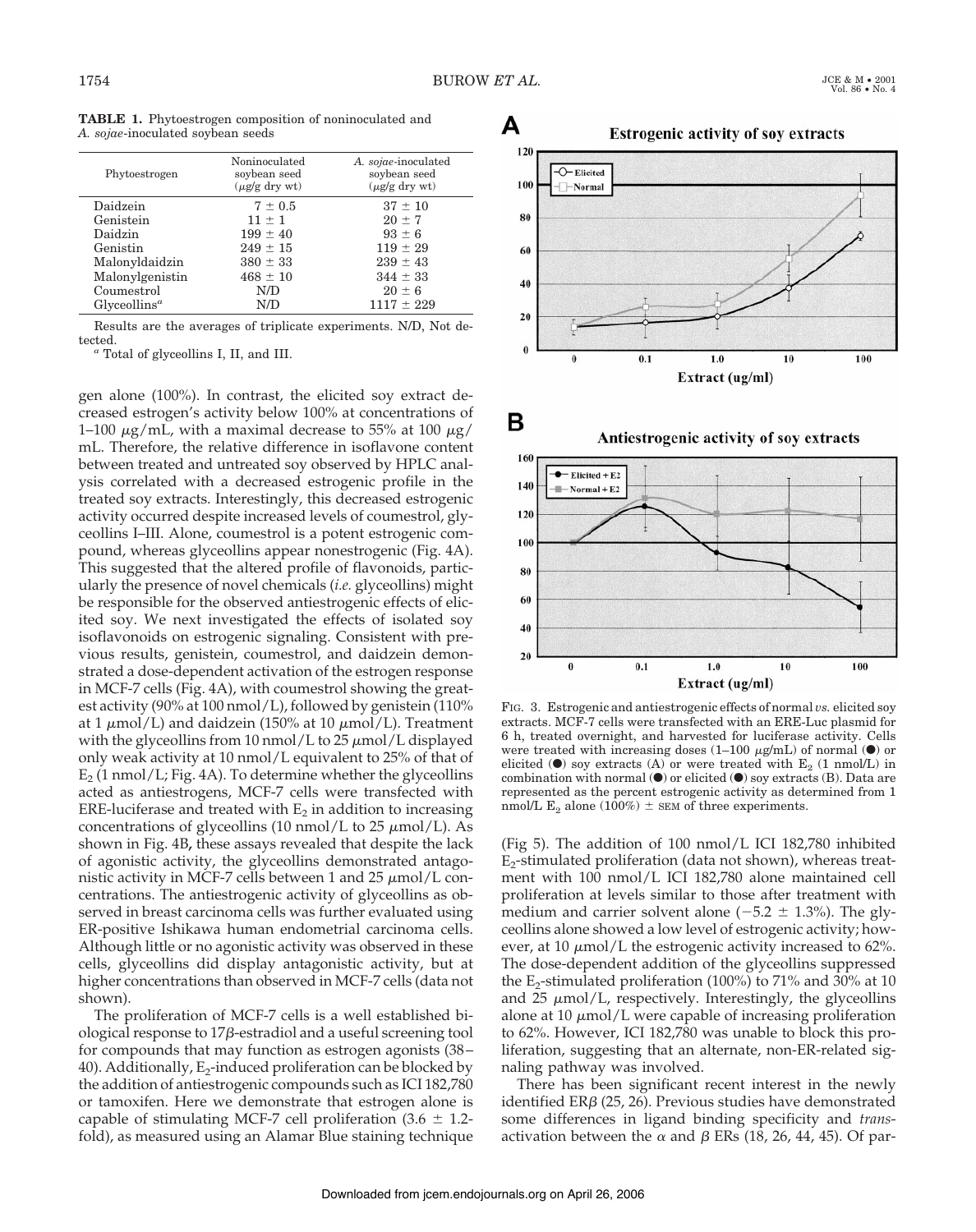

FIG. 4. Estrogenic and antiestrogenic activities of glyceollin in MCF-7 breast carcinoma cells. MCF-7 cells were transfected with an ERE-luciferase plasmid for 6 h, treated, and harvested for luciferase activity the following day. Data are presented as the percent estrogenic activity relative to 1 nmol/L  $E_2$  ( $\bullet$ ; 100%). A, Estrogenic activity of the isoflavones daidzein  $(①)$ , genistein  $( △)$ , and coumestrol  $(④)$  and the phytoalexin glyceollin  $\odot$  determined by treatment with increasing concentrations (10 nmol/L to 25  $\mu$ mol/L) of phytochemical. B, Antiestrogenic activity was determined using glyceollin (10 nmol/L to 25  $\mu$ mol/L) in combination with 1 nmol/L E<sub>2</sub>. The antiestrogenic effects of glyceollin were compared with those of 100 nmol/L 4-hydroxytamoxifen (OHT) and 100 nmol/L ICI 182,780 (ICI) alone or in combination with 1 nmol/L  $E_2$ . *Data points* and *error bars* represent the mean  $\pm$  SEM of three experiments per each concentration tested.



FIG. 5. Estrogenic and antiestrogenic activities of glyceollin at varying concentrations using an MCF-7 cell proliferation assay. Cell proliferation was determined using an Alamar Blue assay and is expressed relative to  $E_2$  (100%) at 0.1 nmol/L ( $\bullet$ ). The proliferative effects of glyceollin (1 nmol/L to 50  $\mu$ mol/L) are shown alone ( $\bullet$ ), in combination with 10 nmol/L  $E_2$  ( $\bullet$ ), or in combination with 1000 nmol/L ICI 182,780 ( $\triangle$ ). *Data points* and *error bars* represent the mean  $\pm$  SD of three experiments.

ticular interest was the observation that certain flavonoid phytochemicals may bind with higher affinity and possess higher agonistic action toward  $ER\beta$  (25, 26, 44–48). To assess the ability of the glyceollins to bind to  $ER\alpha$  and  $ER\beta$ , a competitive binding assay with fluorescent detection was used. Figure 6A details the results for the competitive binding assay using  $ER\alpha$ . A displacement to 50% ES2 bound to ER $\alpha$  occurred at a concentration of 5 nmol/L. The IC<sub>50</sub> of the glyceollins for ER $\alpha$  was 3.2  $\mu$ mol/L. However, as shown in Fig. 6B, the IC<sub>50</sub> of the glyceollins for ER $\beta$  was 6.4  $\mu$ mol/L. This indicated that the ability of glyceollin to act as an ER antagonist occurred through receptor binding, and the greater affinity for  $ER\alpha$  vs.  $ER\beta$  correlated with the preferential antagonism of  $ER\alpha$  activity.

To determine whether the glyceollins exhibit higher activity toward either receptor, transient transfection was performed using the ER and ER-negative cell line HEK 293. Cotransfection of either  $ER\alpha$  or  $ER\beta$  along with an EREluciferase construct allowed examination of the effects of receptor-specific estrogenic or antiestrogenic effects of glyceollin. Treatment with  $17\beta$ -estradiol resulted in 14- and 8.4-fold *trans*-activation comparable to controls of  $ER\alpha$  and  $ER\beta$ , respectively. These results are consistent with the observations that MCF-7 cells treated with glyceollins from concentrations of 100 nmol/L to 25  $\mu$ mol/L did not significantly activate an ERE response. However,  $ER\alpha$ -transfected cells treated with 1 nmol/L  $E_2$  at 100%, when combined with glyceollins, produced a dose-dependent decrease in ER activity to 42% and 15% at 10 and 25  $\mu$ mol/L (see Fig. 7A). Using  $ER\beta$ -transfected cells glyceollin was capable of suppressing  $\beta$  signaling to 60% and 45% of  $E_2$  at similar glyceollin concentrations (Fig. 7B). Both the synthetic estrogen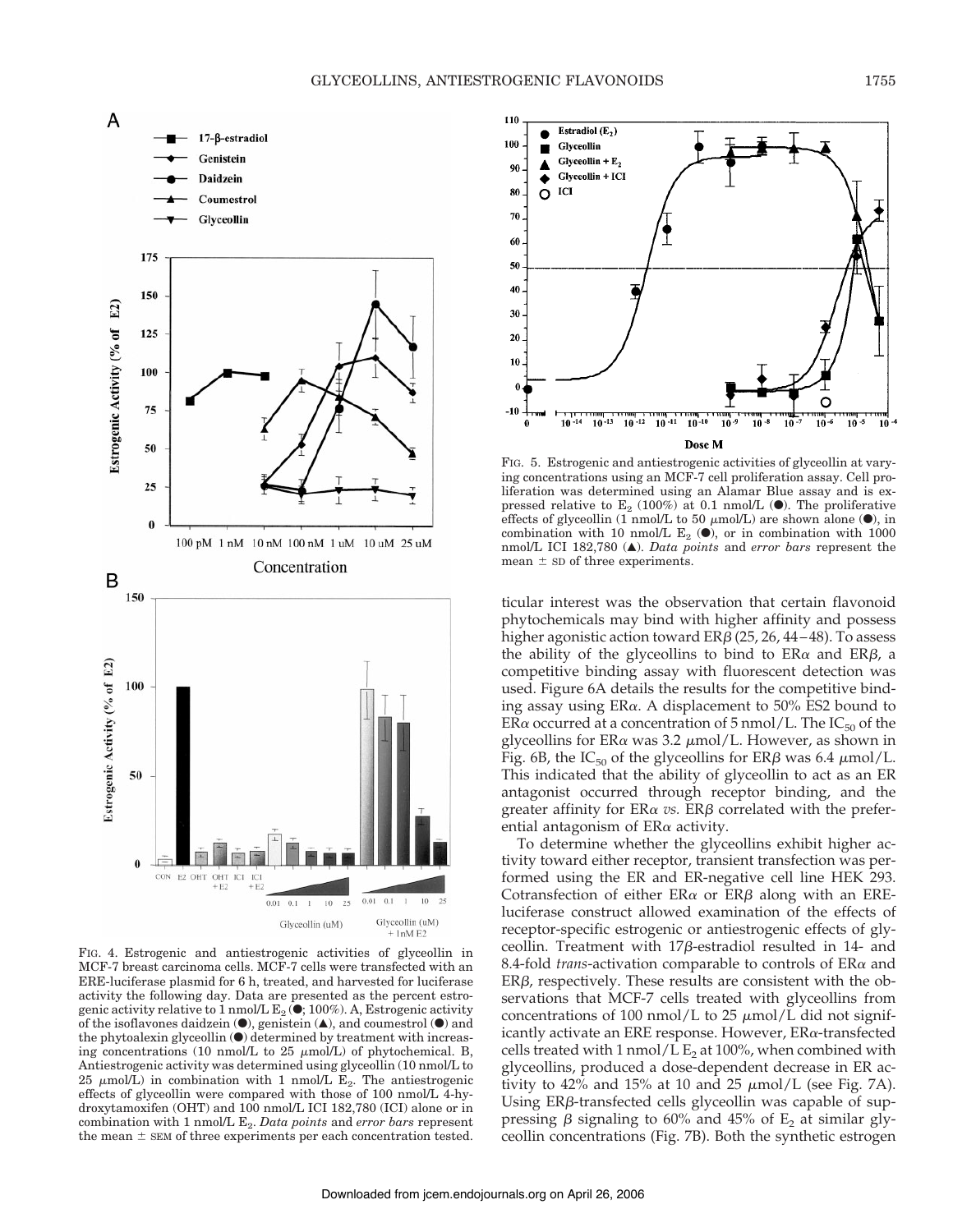

FIG. 6. Competition binding curves of glyceollin and ER (ER $\alpha$  and ER $\beta$ ). Increasing concentrations of glyceollin (1–10  $\mu$ mol/L;  $\bullet$ ) were added to  $ER\alpha/ES2$  complex (A) and  $ER\beta/ES2$  complex (B) and compared with  $E_2$  ( $\bullet$ ). *Data points* and *error bars* represent the mean  $\pm$ SD of three experiments  $(n = 3)$  for each concentration tested.

diethylstilbestrol (DES; 1 nmol/L) and the phytoestrogen genistein (1  $\mu$ mol/L) have been shown to function as estrogens in  $ER\alpha$ - or  $ER\beta$ -transfected HEK 293 cells. Consistent with these studies, DES (1 nmol/L) and genistein (1  $\mu$ mol/L) both stimulated ERE-Luc activity to a similar extent as  $E_2$  (1 nmol/L; data not shown). The antiestrogenic effect of the glyceollins was examined using DES or genistein as an activator of ERE-luciferase. The glyceollins displayed similar preferential suppression of  $ER\alpha$  signaling compared with  $ER\beta$  activated by either DES or genistein.

## **Discussion**

Given the significant interest in the estrogenic activity of isoflavonoids, this study was undertaken to determine the hormonal activity of the isoflavonoid phytoalexin glyceollin. Glyceollin accumulates in high concentrations in soybeans under conditions of stress, and little is know about its hormonal effects in mammalian systems. The presence of glyceollin and other phytoalexins in foods obtained from



FIG. 7. ER $\alpha$ - and ER $\beta$ -specific effects of glyceollin. The estrogenic and antiestrogenic activities of glyceollin  $(0.1-25 \mu m o/L)$  were examined using HEK293 cells transfected with an ERE luciferase plasmid along with either  $ER\alpha(A)$  or  $ER\beta$  expression vectors (B), with  $E_2$ at 1 nmol/L representing 100% activity. The antagonistic activity of glyceollin on  $ER\alpha$  and  $ER\beta$  was examined alone or in combination with 1 nmol/L  $E_2$ . *Data points* and *error bars* represent the mean  $\pm$ SEM of four experiments for each concentration tested.

stressed plants presents a potential hazard to human health. The HPLC profiles in Fig. 2 demonstrate that glyceollin is readily extracted with daidzein and genistein and can represent as much as 56% of the total isoflavone composition. The availability of daidzein and genistein in processed soy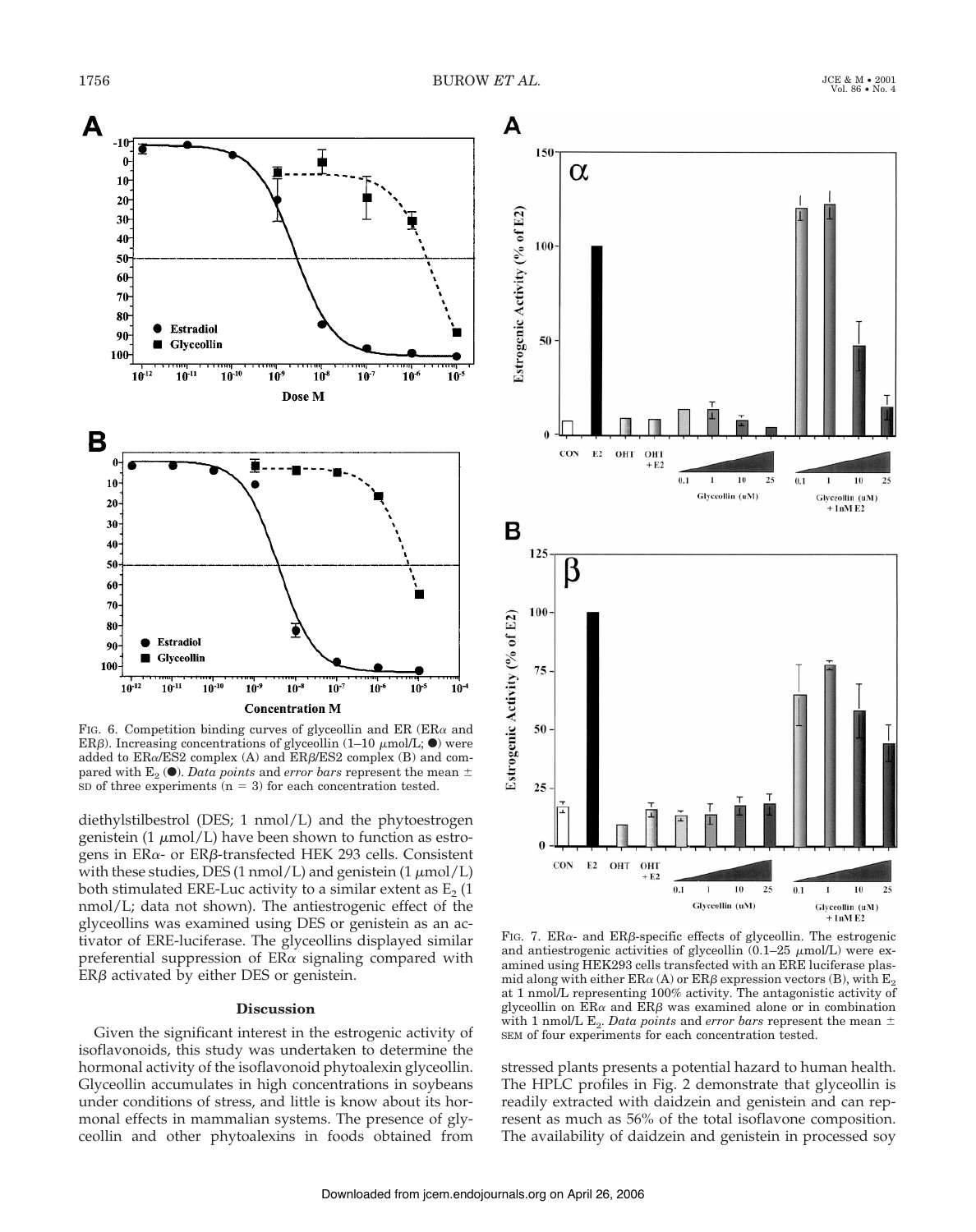foods, including soy protein (49, 50), leads to the conclusion that glyceollin would be present along with the other constitutive isoflavones in soy foods prepared from treated (stressed) soy. Therefore, the glyceollins were examined in a variety of hormone-responsive systems and, in contrast to previously identified soy isoflavonoids, demonstrated antiestrogenic effects in these systems. Studies with MCF-7 cells revealed the glyceollins suppressed both  $E_2$ -mediated gene *trans*-activation and E<sub>2</sub>-mediated proliferation when applied at similar concentrations. However, the glyceollins alone were capable of only slightly enhancing MCF-7 cell proliferation. This effect was not suppressed by combination with the antiestrogen ICI 182,780, suggesting an ER-independent mechanism. Several flavonoids have been demonstrated to influence effects on other signaling pathways, such as tyrosine kinases, mitogen-activated kinases, and protein kinase C inhibition (3, 46–48). The ability of the glyceollins to induce proliferation may therefore be mediated through an unrelated pathway. Additionally, we have shown that that certain flavonoids, unable to compete for ER binding, inhibited both  $E<sub>2</sub>$ -mediated gene expression and proliferation, potentially through undefined alternate signaling pathways. To confirm that the antiestrogenic effects of the glyceollins occurred through direct receptor interaction**,** binding analyses of the glyceollins with both  $ER\alpha$  and  $ER\beta$  were performed. These studies showed that the glyceollins demonstrated a slightly greater affinity for  $ER\alpha$  than for  $ER\beta$ . The antiestrogenic activity observed in MCF-7 was further evaluated using ERnegative HEK 293 cells transfected with either  $ER\alpha$  or  $ER\beta$ . These studies demonstrated that the glyceollins suppressed  $E_2$ -induced *trans*-activation through  $ER\alpha$  to a greater extent than  $ER\beta$ . Similar results were obtained using either a known estrogenic isoflavonoid genistein or the synthetic estrogen DES. Previous reports (25, 26, 44, 45) demonstrated greater binding to and activation of  $ER\beta$  *vs.*  $ER\alpha$  by phytoestrogens. In contrast to these reports, the antiestrogenic effects of the glyceollins appear to be due to the greater affinity toward  $ER\alpha$ .

Significant research has previously identified a potential role for soy and soy foods in the prevention of human disease and the promotion of health. These effects, including decreased risk of certain types of cancers as well as prevention of cardiovascular disease and osteoporosis, have been linked to the estrogenic isoflavonoids genistein and daidzein present in soy. However, the relative amounts of these two isoflavonoids and the glucoseconjugated forms vary dramatically among soybean varieties (28, 30) and the type of soy food prepared (49, 50). Additionally, daidzein and genistein are not the only isoflavonoids found in soybeans. The recent report by Song *et al.* demonstrated the estrogenic activity of glycitein, an isoflavonoid also detected in both soy and soy foods (27). Extensive work has shown that the amount and type of isoflavonoids found within legumes are dependent upon plant growth conditions, and that biosynthesis of these compounds can be significantly altered under conditions of stress (4, 28, 29, 31–36). The type and amount of these compounds may influence the overall estrogenic activity of soy-based foods. We have demonstrated both estrogenic and antiestrogenic effects of numerous other

flavonoid compounds (17, 18), suggesting that isoflavonoids besides genistein and daidzein may be important in the health benefits of these compounds. Recent studies have also demonstrated that flavonoids from red clover and hops (23, 51) possess estrogenic effects and may represent important considerations in human health. Here we describe the phytochemical isoflavonoid glyceollin as being induced in soybean plants grown under conditions of stress. The lack of agonistic activity of the glyceollins in combination with weak, but significant, antiestrogenic activity are of interest. In contrast to the observed estrogenic effects of many soy isoflavonoids and other flavonoids, the antiestrogenic effects of glyceollins may also be considered important with regard to their presence in soy-based foods.

#### **Acknowledgments**

We thank Drs. George G. J. M. Kuiper and Jan-Åke Gustafsson for generous provision of the pSG5-hER $\beta$  plasmid, Dr. Diane M. Klotz for provision of the ER-positive Ishikawa cells, and Steven Elliott for technical assistance.

#### **References**

- 1. **Harborne JB.** 1973 Flavonoids. In: Miller LP, ed. Phytochemistry. vol 2. New York: Van Nostrand Reinhold Co.; 344–380.
- 2. **Peterson J, Dwyer J.** 1998 Flavonoids: dietary occurrence and biochemical activity. Nutr Res. 18:1995–2018.
- 3. **Kurzer MS, Xu X.** 1997 Dietary phytoestrogens,. Annu Rev Nutr. 17:353–381. 4. **Darvill AG, Albersheim P.** 1984 Phytoalexins and their elcitors: a defense
- against microbial infection in plants. Annu Rev Plant Physiol. 35:243–275. 5. **Shutt DA.** 1976 The effects of plant oestrogens ion animal reproduction. Endeavor. 35:110–113.
- 6. **Setchell KDR, Gosselin SJ, Welsh MB, et al.** 1987 Dietary estrogens: a possible cause of infertility and liver disease in captive cheetahs. Gastroenterology. 93:225–233.
- 7. **Bennetts HW, Underwood EJ, Shier FL.** 1946 A specific breeding problem of sheep on subterranean clover pastures in Western Australia. Aust Vet J.  $22.2 - 12$
- 8. **Humfrey CDN.** 1998 Phytoestrogens and human health effects: weighing up the current evidence. Natural Toxins. 6:51–59.
- 9. **Bingham SA, Atkinson C, Liggins J, Bluck L, Coward A.** 1998 Phyto-estroens: where are we now? Br J Nutr. 79:393-406.
- 10. **Cline JM, Hughes CL.** 1998 Phytochemicals for the prevention of breast and endometrial cancer. In: Foon KA, Muss HB, eds. Biological and hormonal therapies of cancer. Boston: Kluwer Academic Publishers; 107–134.
- 11. **Adlercreutz H.** 1995 Phytoestrogens: epidemiology and a possible role in cancer protection. Environ Health Perspect. 103(Suppl 7):103–112.
- 12. **Murkies AL, Wilcox G, Davis SR.** 1998 Clinical review 92: phytoestrogens. Clin Endocrinol Metab. 83:297-303.
- 13. **Tham DM, Gardner CD, Haskell WL.** 1998 Clinicalreview 97: potential health benefits of dietary phytoestrogens: a review of the clinical, epidemiological, and mechanistic evidence. J Clin Endocrinol Metab. 83:2223–2235.
- 14. **Miksicek RJ.** 1993 Commonly occurring plant flavonoids have estrogenic activity. Mol Pharmacol. 44:37–43.
- 15. **Miksicek RJ.** 1994 Interaction of naturally occurring nonsteroidal estrogens with expressed recombinant human estrogen receptor. J Steroid Biochem Mol Biol. 49:53–160.
- 16. **Gehm BD, McAndrews JM, Chien PY, Jameson JL.** 1997 Resveratrol, a polyphenolic compound found in grapes and wine, is an agonist for the estrogen receptor. Proc Natl Acad Sci USA. 94:14138–14143.
- 17. **Collins BM, McLachlan JA, Arnold SF.** 1997 The estrogenic and antiestrogenic activities of phytochemicals with the human estrogen receptor expressed in yeast. Steroids. 62:365–372.
- 18. **Collins-Burow BM, Burow ME, Duong BN, McLachlan JA,** The estrogenic and antiestrogenic activities of flavonoid phytochemicals through estrogen receptor binding dependent and independent mechanisms. Nutr Cancer, in press.
- 19. **Adlercreutz H.** 1990 Western diet and Western diseases: some hormonal and biochemical mechanisms and associations. Scand J Clin Lab Invest. 50:3–23.
- 20. **Wu AH, Ziegler RG, Horn-Ross PL, et al.** 1996 Tofu and risk of breast cancer in Asian-Americans. Cancer Epi Biomarkers Prevention. 5:901–906.
- 21. **Fournier DB, Erdman JW, Gordon GB.** 1998 Soy, its components, and cancer